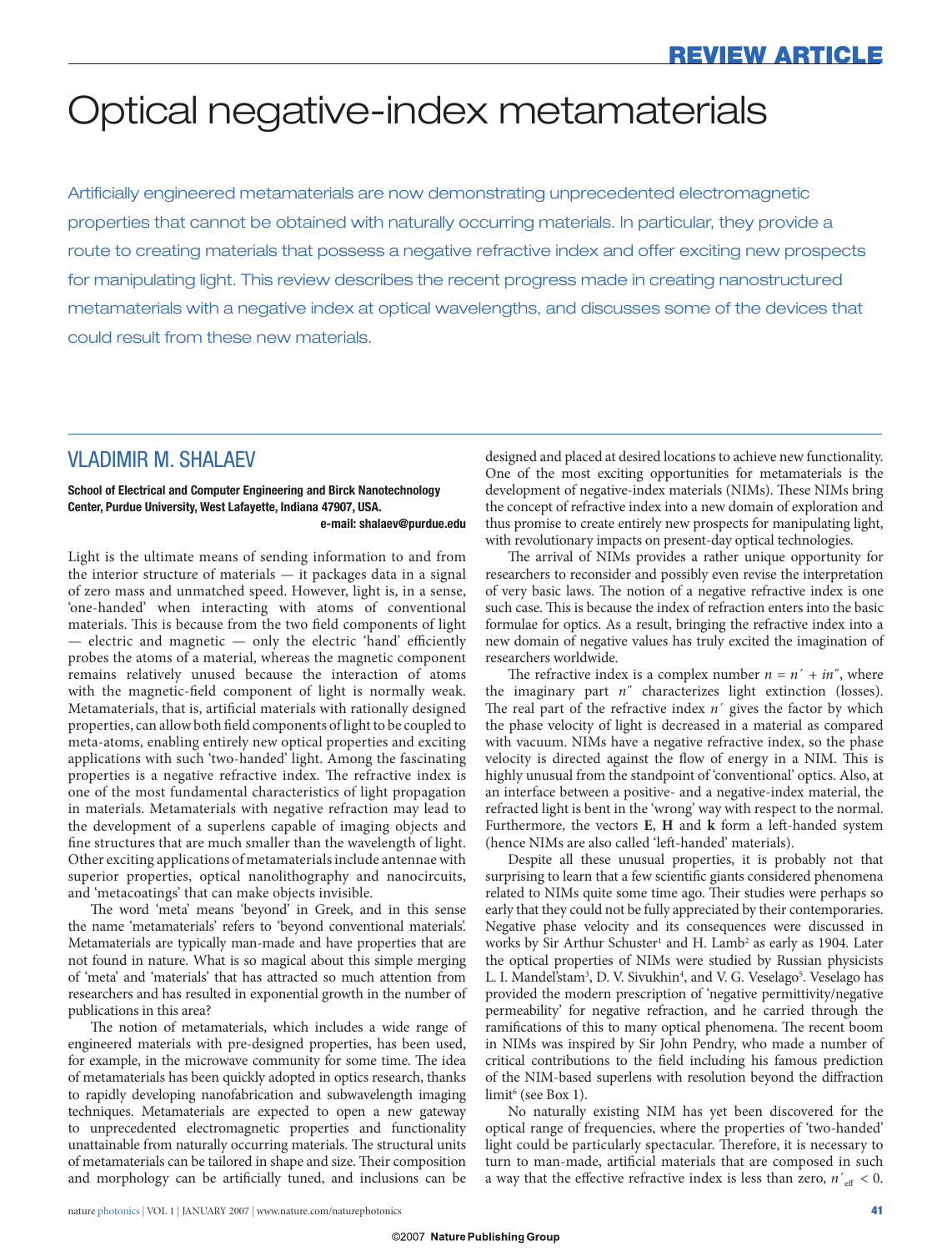### Box 1 Superlenses

Among the most exciting applications of NIMs is the 'perfect' lens proposed by Pendry<sup>6</sup>, who pointed out that a slab with refractive index *n =* −1 surrounded by air allows the imaging of objects with subwavelength precision (see Fig. B1). Provided that all of the dimensions of a system are much smaller than the wavelength, the electric and magnetic fields can be regarded as quasi-static and independent, and the requirement for superlensing is reduced to only  $\varepsilon = -\varepsilon_h$ , where  $\varepsilon_h$  is the permittivity of the host medium interfacing the lens ( $\varepsilon$ <sub>h</sub> = 1 for air). Although limited to the nearfield zone only, this kind of near-field superlens (NFSL) still enables many interesting applications including those of biomedical imaging and subwavelength photolithography. A slab of silver illuminated at its surface-plasmon resonance frequency (where  $\varepsilon = -\varepsilon_h$ ) is a good candidate for such an NFSL. Experiments with silver slabs have already shown growth of evanescent waves<sup>95</sup> and imaging beyond the diffraction  $\lim_{T \to 81}$ . A near-field superlens operating in the mid-infrared part of the spectrum has also been demonstrated<sup>82</sup>.

We note, however, that an NFSL can operate only at a single frequency  $\omega$  satisfying the lens condition  $\varepsilon(\omega) = -\varepsilon_h$ , which is indeed a significant drawback for a lens based on bulk metals. It has been shown that by using metal–dielectric composites instead of bulk metals, one can develop an NFSL operating at any desired visible or near-infrared wavelength, with the frequency controlled by the metal filling factor of the composite<sup>83</sup>. Finally, we mention here the recent, promising ideas to convert the evanescent-field components into propagating modes, allowing super-resolution in the far zone without optical magnetism<sup>84-86</sup>.



**Figure B1** A superlens could perform high-resolution imaging of an object. Red cones indicate the trajectory of the light. (Courtesy of X. Zhang)

There are several approaches to obtaining NIMs, such as photonic crystals (see, for example, refs  $7-14$ ), transmission lines<sup>15</sup> and their optical analogues<sup>16</sup>. Owing to space limitations, however, this review is purely focused on the recent efforts to develop optical NIMs by using metal–dielectric nanostructures.

The optical properties of materials are governed by two material constants: the permittivity  $\varepsilon$  and the permeability  $\mu$ , describing the coupling of a material to the electric- and magnetic-field components of light, respectively. A possible (but not the only) approach to achieving a negative refractive index in a passive medium is to design a material where the (isotropic) permittivity,  $\varepsilon = \varepsilon' + i\varepsilon''$ , and the (isotropic) permeability,  $\mu = \mu' + i\mu''$ , obey the equation  $\varepsilon'|\mu| + \mu'|\varepsilon| < 0$ (refs 17 and 18). This leads to a negative real part of the refractive index  $n = n' + in'' = \sqrt{\varepsilon \mu}$ .

The inequality above is always satisfied if both  $\varepsilon' < 0$  and  $\mu' < 0$ . However, we note that this is not a necessary condition. There may be magnetically active media (that is,  $\mu \neq 1$ ) with a positive real part  $\mu'$  for which the inequality is fulfilled and which therefore show a negative real part of the refractive index *n*´. However, the figure of merit  $F = |n| / n$ <sup>"</sup> in the latter case is typically small.

We also mention here that besides the ' $ε(ω)$  and  $μ(ω)$ ' approach for NIMs used here, there is also an alternative description<sup>19</sup> based on the generalized, spatially dispersive permittivity  $\varepsilon_{\alpha\beta}(\omega, k)$ ; in this case, the non-local tensor  $\varepsilon_{\alpha\beta}(\omega, k)$  describes both electrical and magnetic responses.

Above, we considered isotropic media where *ε* and *μ* are complex scalar numbers. It has been shown that in the case of anisotropic media, where *ε* and *μ* are tensors, a negative refractive index is feasible even if the material, which is placed in a waveguide, shows no magnetic response ( $\mu$  = 1). For example,  $n'$  < 0 can be achieved for a uniaxial dielectric constant with  $\varepsilon_x = \varepsilon_{\perp} < 0$  and  $\varepsilon_y = \varepsilon_z = \varepsilon_{\parallel} > 0$  (ref. 20). Other suggestions for negative refraction in waveguides have been proposed<sup>16,21</sup>. Despite the fact that using anisotropic media and special waveguide structures are promising approaches, we will not consider these topics here. This is mainly because a negative index for optical frequencies has only been achieved thus far by following the approach of magnetically active media.

Below we focus on the recent progress in scaling magnetism and negative refraction up to the optical frequencies, and discuss some of the unusual properties of optical metamaterials.

#### OPTICAL MAGNETISM

For materials at optical frequencies, the dielectric permittivity  $\epsilon$  is different from that in vacuum. In contrast, the magnetic permeability *μ* for naturally occurring materials is close to its freespace value in the optical range. This is because the magnetic-field component of light couples to atoms much more weakly than the electric component, making light 'one-handed' as discussed above. The magnetic coupling to an atom is proportional to the Bohr magneton  $\mu_B = e\hbar/2m_ec = \alpha ea_0/2$  (where *e* is the electron charge,  $\hbar$  is the reduced Planck constant,  $m_e$  is the electron mass,  $a_0$  is the Bohr radius) and the electric coupling is  $ea_0$ . The induced magnetic dipole also contains the fine-structure constant  $\alpha \approx 1/137$  so that the effect of light on the magnetic permeability is  $\alpha^2$  weaker than on the electric permittivity. This also explains why all naturally occurring magnetic resonances are limited to relatively low frequencies. As a magnetic response is a precursor for negative refraction, it is of critical importance to address the fundamental problem above by engineering optical magnetism.

The problem of low coupling to the magnetic-field component of light can be overcome by using metamaterials that mimic magnetism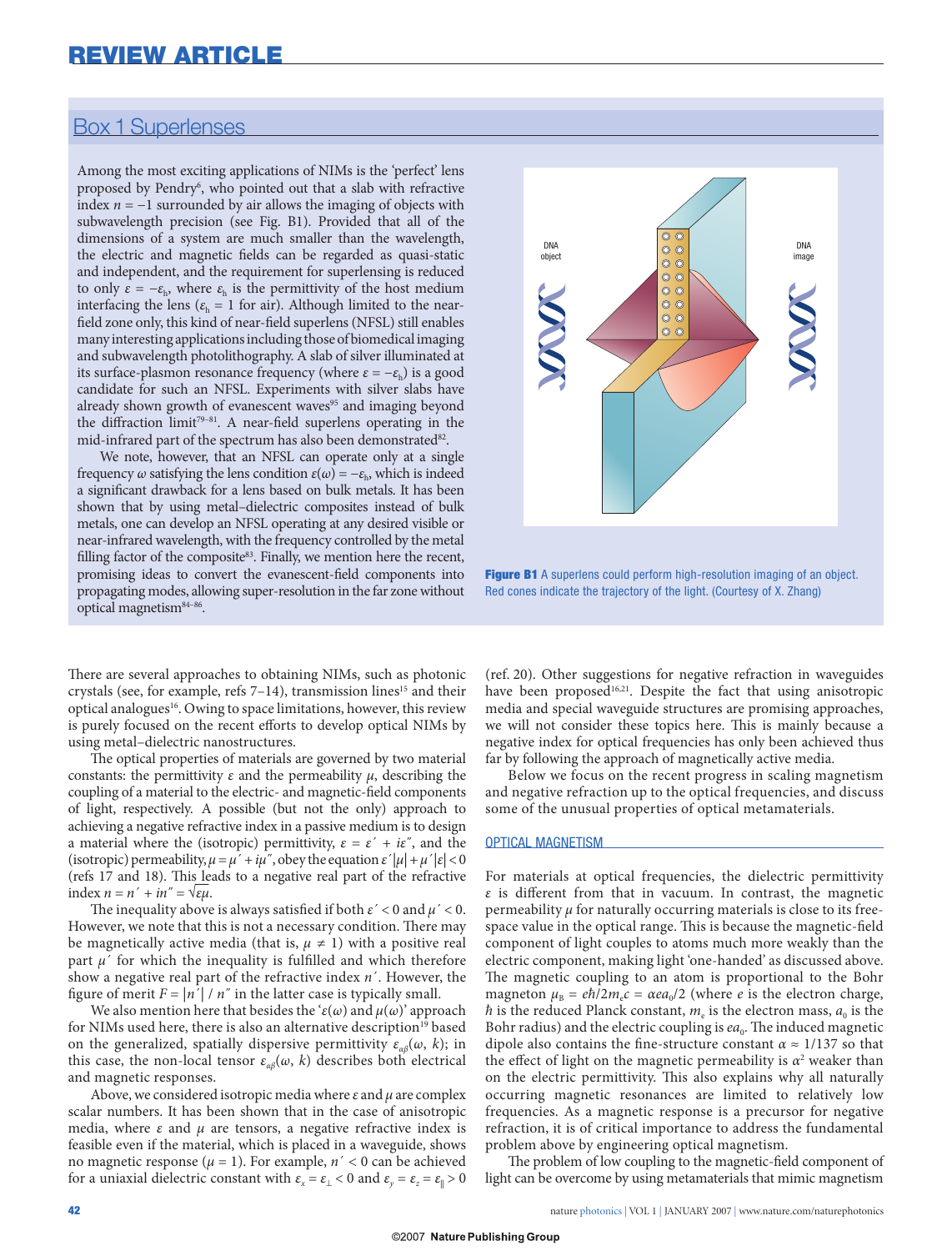

**Figure 1** Terahertz and optical-magnetic structures. **a**, Double SRR structure with terahertz magnetic response. Reprinted with permission from ref. 25. Copyright (2004) AAAS. **b**, Staple-shaped nanostructure with a mid-infrared magnetic resonance. Reprinted with permission from ref. 26. Copyright (2005) APS. **c**, The single planar SRR structure where a negative permeability is obtained at 85 THz. Reprinted with permission from ref. 27. Copyright (2004) AAAS. **d**, Array of paired silver strips providing negative permeability in the visible at  $\lambda \approx 725$  nm (ref. 31).

at high frequencies. For the gigahertz range, a solution was suggested by Pendry<sup>22</sup> in which two concentric split-ring resonators (SRRs) of subwavelength dimensions, facing in opposite directions were predicted to give rise to  $\mu' < 0$ . This can be regarded as an electronic circuit consisting of inductive and capacitive elements. The rings form the inductances and the two slits as well as the gap between the two rings can be considered as capacitors. A magnetic field oriented perpendicular to the plane of the rings induces an opposing magnetic field in the loop owing to Lenz's law. This leads to a diamagnetic response and hence to a negative real part of the permeability.

SRRs operating in the gigahertz regime were first demonstrated by Smith, Schultz *et al.*23,24 and had a diameter of several millimetres. Scaling this design down in size leads to a response at higher frequencies. The resonance frequency has been pushed up to 1 THz using this scaling technique25 (see Fig. 1a). An alternative to double SRRs is to fabricate a staple-like structure facing a metallic mirror<sup>26</sup> (Fig. 1b), which enables the resonance frequency to be shifted to 60 THz. As demonstrated by Linden and co-workers<sup>27</sup>, single SRRs that show an electric response at 85 THz can also provide a magnetic response at this frequency range (see Fig. 1c). The magnetic response of U-shaped structures has been pushed<sup>28</sup> to the important telecom wavelength of 1.5  $\mu$ m.

Following theoretical prediction in ref. 29 (a similar structure was also proposed in ref. 30), a negative magnetic response with  $\mu' = -1.7$ at a wavelength  $\lambda$  = 725 nm, has been obtained in arrays of pairs of parallel silver strips $31$  (Fig. 1d), which is within the visible range. (As defined by the International Commission on Illumination, the

visible range extends from 380 nm to 780 nm; ref. 32) The magnetic response in the pairs of metal strips results from asymmetric currents in the metal structures induced by the perpendicular magnetic-field component of light<sup>29</sup>. The pairs of metal strips are closely related to pairs of rods, for which the optical diamagnetic response (along with a negative refractive index) was first predicted<sup>33</sup> in 2002 (see below). By simply sliding the pairs of rods in the  $x-y$  plane parallel to each other, pairs of strips are obtained. For both structures, pairs of rods and pairs of strips, the optical magnetic response results from the asymmetric currents induced by the magnetic-field component.

We note that the claims of negative *μ*´ in ref. 34 and negative *n*´ in ref. 35 for pairs of gold pillars at the green-light wavelength were not verified after detailed simulations performed by two research groups, who showed that in the system described in refs 34 and 35 both  $\mu'$  and  $n'$  were positive in the visible part of the spectrum<sup>36</sup>. Thus, the shortest wavelength at which  $\mu' < 0$  has been observed so far is red, at  $\lambda$  = 725 nm; ref. 31.

The experiments above were critical for the field because they demonstrated optical magnetism; still, no negative refractive index was observed in those experiments.

#### NEGATIVE REFRACTIVE INDEX IN OPTICS

The electromagnetic response of metals in the optical range is vastly different from those at lower frequencies, where *ε* is extremely large and metals behave as nearly perfect conductors. At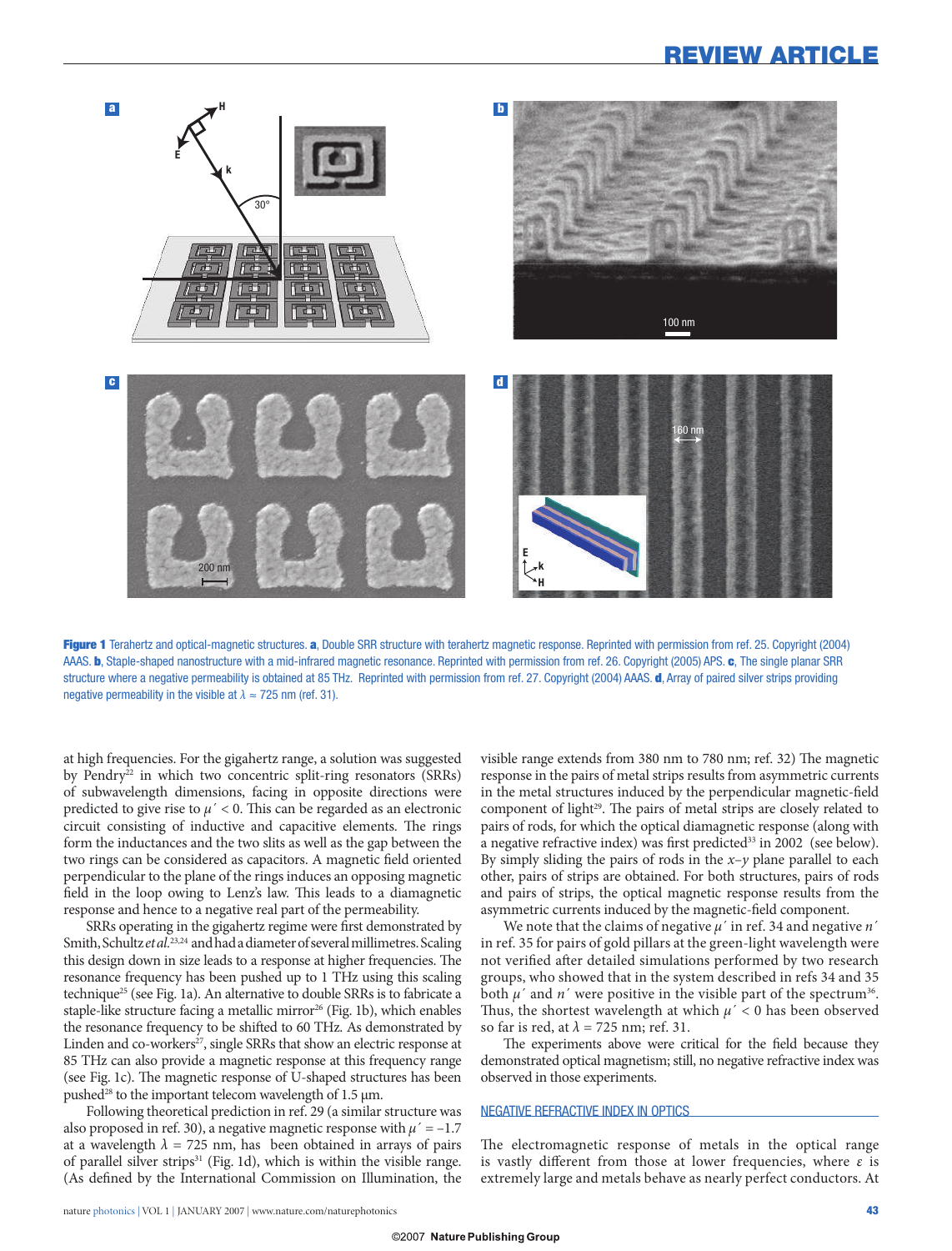

**Figure 2** Optical negative-index materials. **a**, Schematic of an array of paired nanorods supporting antiparallel current modes. **b**, Field-emission scanning electron microscope images of the fabricated array where a negative refractive index is achieved at telecommunication wavelengths. **c**, Arrays of ellipsoidal voids in a pair of metal sheets with a neqative index at about  $\lambda = 2$  µm. d. The nano-fishnet where the largest figure of merit  $F = 3$  was obtained at  $\lambda \approx 1.4$  µm. Figures reprinted with permission from ref. 37 (a.b). ref. 43 (**c**), ref. 44 (**d**). All copyright OSA.

optical frequencies, *ε* in metals can be comparable to the dielectric permittivity of a host material, allowing the excitation of a surfaceplasmon resonance that opens new means of achieving negative permittivity and permeability.

Although first obtained in the microwave range<sup>23,24</sup>, scaling negative refraction up to the optical range is indeed important because it enables exciting applications of NIMs. The first experimental demonstrations of negative refractive index in the optical range were accomplished, nearly at the same time, for pairs of metal rods<sup>37</sup> (Fig. 2a and b) and for the inverted system of pairs of dielectric voids in metal $38$  (Fig. 2c).

It was shown in an early paper by Lagarkov and Sarychev<sup>39</sup> that a pair of metal nanorods can have a large paramagnetic response. Then, Podolskiy *et al.*33 showed that such a pair of metal nanorods is also capable of a diamagnetic response and, most importantly, negative *n*´ in the optical range. Later, this approach has been discussed in more detail40,41 . As is illustrated in Fig. 2a, a pair of nanorods can show a negative response to an electromagnetic plane wave. An a.c. electric field parallel to both rods induces parallel currents in both rods. The magnetic field, which is oriented perpendicular to the plane of the rods, causes antiparallel currents in the two rods as shown in Fig. 2a. These antiparallel currents cause the magnetic response of the system (a similar mechanism works for the strips considered in Fig. 1d). The magnetic response will be dia- or paramagnetic depending on whether the wavelength of the incoming magnetic field is shorter or longer than the magnetic resonance of the coupled rods. The metal rods can also be thought of as inductors, where the gaps at the ends form two capacitors. The overall result is a resonant LC circuit with a current loop that operates at optical frequencies<sup>33,39,42</sup>.

A negative refractive index of  $n' = -0.3 \pm 0.1$  in the optical range was observed in 2005 at the telecommunication wavelength  $λ = 1.5$  μm in an electron-beam-fabricated sample of paired rods (Fig. 2b)<sup>37</sup>. We note that  $F$  was low in this first experiment. A relatively high *F* (exceeding one) can normally be obtained only when both *ε*´ and  $\mu'$  are negative at the same frequency, which is typically hard to accomplish for a simple structure such as pairs of rods (see the discussion below on various means to overcome this problem). A negative refractive index  $n' < 0$  in the first experiments<sup>37,38</sup> was accomplished in part because of the significant contribution from the imaginary part of the magnetic permeability *μ*˝, which typically does not allow large *F*.

A promising approach to NIM design is to use the inverse of a resonant structure $37$ , for example, a pair of voids as the inverse of a pair of nanorods<sup>38,43</sup> (Fig. 2c). Let us look at an array of pairs of metal nanoellipses separated by a dielectric, which are similar to the pairs of rods in Fig. 2a. The inverse of this design would be paired elliptically shaped voids in metal films. To make such a structure, we can begin with two thin films of metal separated by a dielectric. Then, elliptically shaped voids etched in the two metal films form the inverse of the original structure of paired metal ellipses. Both such samples, in accordance with the Babinet principle, should have similar resonance behaviour if the orientation of the electric and magnetic fields are also interchanged. Using this approach, Zhang *et al.* have obtained a negative refractive index in the range of  $\lambda \approx 2 \mu m$ , first for circular voids (with a relatively small figure of merit  $F = 0.5$ ; ref. 38), and later for elliptical voids (with a rather large figure of merit of  $F = 2$ ; ref. 43).

So far, the largest figure of merit for negative refractive index materials in the optical range was achieved by the Karlsruhe group in collaboration with Iowa State University<sup>44</sup> (see Fig. 2d). It was obtained for a fishnet structure, which was considered theoretically in ref. 45 and can be viewed as simply pairs of rectangular dielectric voids in parallel metal films (rather than circular voids as in ref. 38, or elliptical voids as in ref. 43). In the fishnet structure, the pairs of broader metal strips provide negative permeability by means of the asymmetric currents (as considered above, Fig. 1d and refs. 29, 31 and 33), whereas the pairs of narrower metal strips (wires) give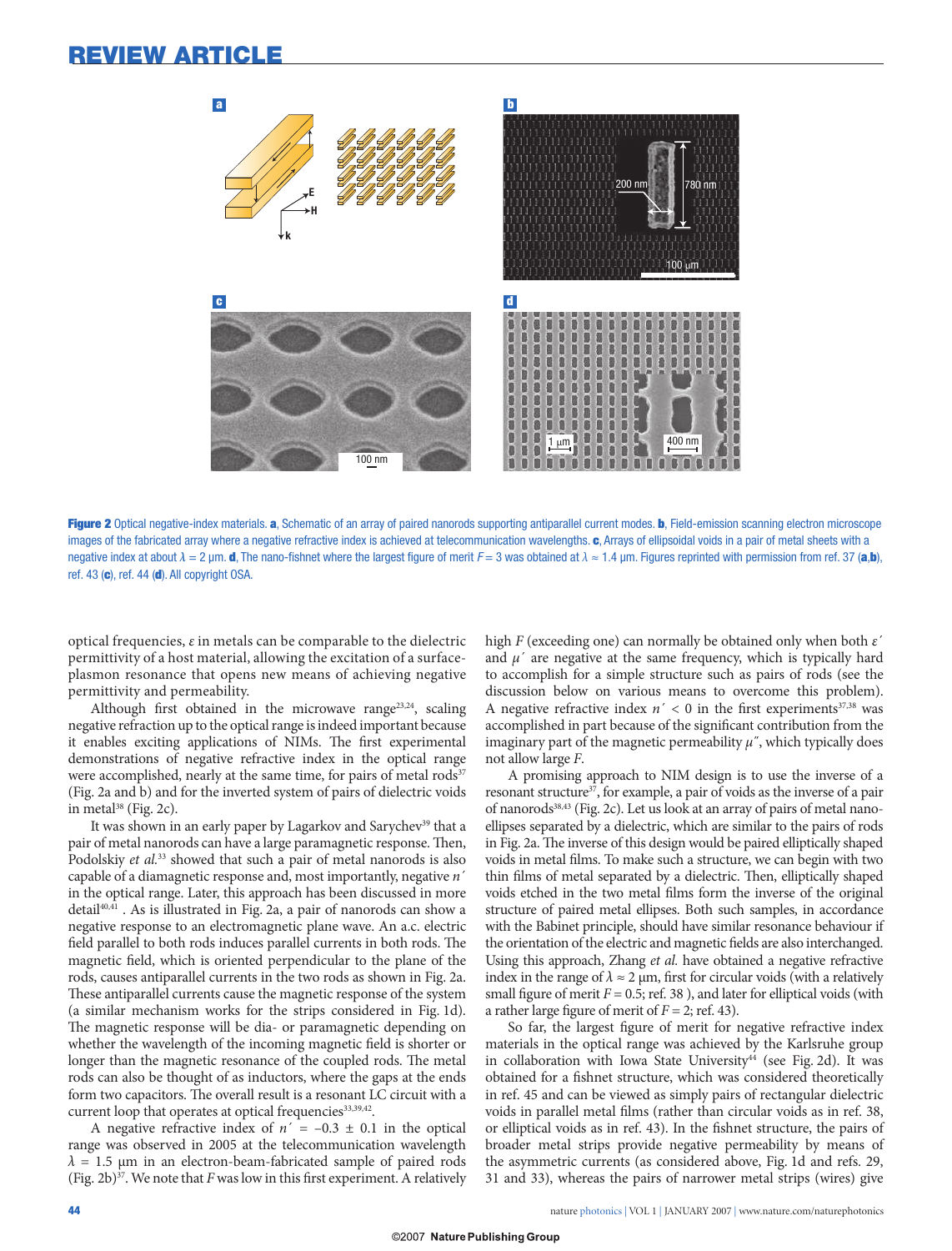| <b>Table 1 Negative refractive index in optics</b> |                      |                            |                                        |                                     |
|----------------------------------------------------|----------------------|----------------------------|----------------------------------------|-------------------------------------|
| Year and reference                                 | Refractive index, n' | Wavelength, $\lambda$ (µm) | Figure of merit, $F = \frac{n^2}{n^2}$ | <b>Structure used</b>               |
| 2005                                               |                      |                            |                                        |                                     |
| 37                                                 | $-0.3$               | 1.5                        | 0.1                                    | Paired nanorods                     |
| 38                                                 | $-2$                 | 2.0                        | 0.5                                    | Nano-fishnet with circular voids    |
|                                                    |                      |                            |                                        |                                     |
| 2006                                               |                      |                            |                                        |                                     |
| 43                                                 | $-4$                 | 1.8                        | 2.0                                    | Nano-fishnet with elliptical voids  |
| 44                                                 | $-1$                 | 1.4                        | 3.0                                    | Nano-fishnet with rectangular voids |
| 47                                                 | $-0.6$               | 0.78                       | 0.5                                    | Nano-fishnet with rectangular voids |
|                                                    |                      |                            |                                        |                                     |

a negative permittivity. The Karlsruhe–Iowa State group observed a large negative refractive index, reaching  $n' = -2$  at  $\lambda \approx 1.45$  µm, and an impressive figure of merit reaching  $F = 3$  at  $\lambda = 1.4$  µm. By using pulsed interferometry, they were also able to measure both the phase and group velocities of light in their structure<sup>46</sup>. Finally, the same group recently reported  $n' = -0.6$  at 780 nm, with a relatively low  $F = 0.5$  because  $\mu'$  was still positive in this spectral range<sup>47</sup>.

Table 1 summarizes observations of negative refractive index in optics to date. All successful designs for negative refractive index in the optical range have so far used the idea of creating a negative magnetic permeability by means of the excitation of asymmetric currents in pairs of either rods or strips, following the original idea in ref. 33. The negative permittivity in such structures originates from resonant or off -resonant oscillations of electrons in metals.

As mentioned above, it is typically difficult to obtain both electric and magnetic resonances in the same frequency range. A possible solution to this generic problem is to use a resonant magnetic structure along with a non-resonant metal structure that provides 'background' negative permittivity in a broad spectral range, including the wavelength where the magnetic resonance occurs. This is easy to achieve as noble metals such as gold and silver have negative permittivity at optical frequencies below the plasma frequency. Hence, merely adding, for example, a metal film above and below the magnetic resonator should provide negative permittivity (see Fig. 3a). An alternative method to achieve the background negative permittivity is to use pairs of continuous metal wires<sup>48</sup>, which do not have an electrical resonance at the wavelength of interest. Then a magnetic resonance is obtained by including appropriately designed pairs of rods (or 'cut wires', as the authors of ref. 48 call them), see Fig. 3b. We note that in the fishnet structure discussed above, the pairs of the narrower strips act as such off-resonant wires and, at the wavelength where the magnetic resonance occurs in the broader strips, they simply provide a background negative permittivity.

Simulations show that combining continuous metal films with nanostrip magnetic resonators could easily yield a negative-index material<sup>49</sup>. Unfortunately, this requires metal films that are too thin to be fabricated with current technology. The problem arises because noble metals have a highly negative real part of their permittivity (for example, around 1.5 μm), and the magnetic resonator cannot provide a comparable value of negative permeability. This results in a huge impedance mismatch and subsequently a large reflection that degrades the magnetism of the entire structure.

To address this issue, the film can be formed with a mixture of dielectric (for example, silica) and metal, such as silver or gold, forming a semicontinuous metal film (SMF)<sup>49</sup>. Such SMFs can be fabricated using very basic techniques such as the evaporation of metal onto a dielectric substrate. For example, consider the structure in Fig. 3a, where semicontinuous silver-silica films are



**Figure 3** New designs for NIMs. **a**, Schematic representation of an array of nanostrip pairs with (semicontinuous) metal films. The structure is invariant along the *y* direction. Reprinted with permission from ref. 49. Copyright (2006) OSA. **b**, Schematic representation for the geometry based on pairs of cut wires (rods) and continuous wire pairs. Reprinted with permission from ref. 48. Copyright (2006) APS.

used — for the SMF with a physical thickness of 20 nm and a silver filling fraction of 65%, the calculated refractive index has a value of  $n = -1.85 + 0.93i$  at  $\lambda \approx 1.5 \text{ }\mu\text{m}^{49}$ .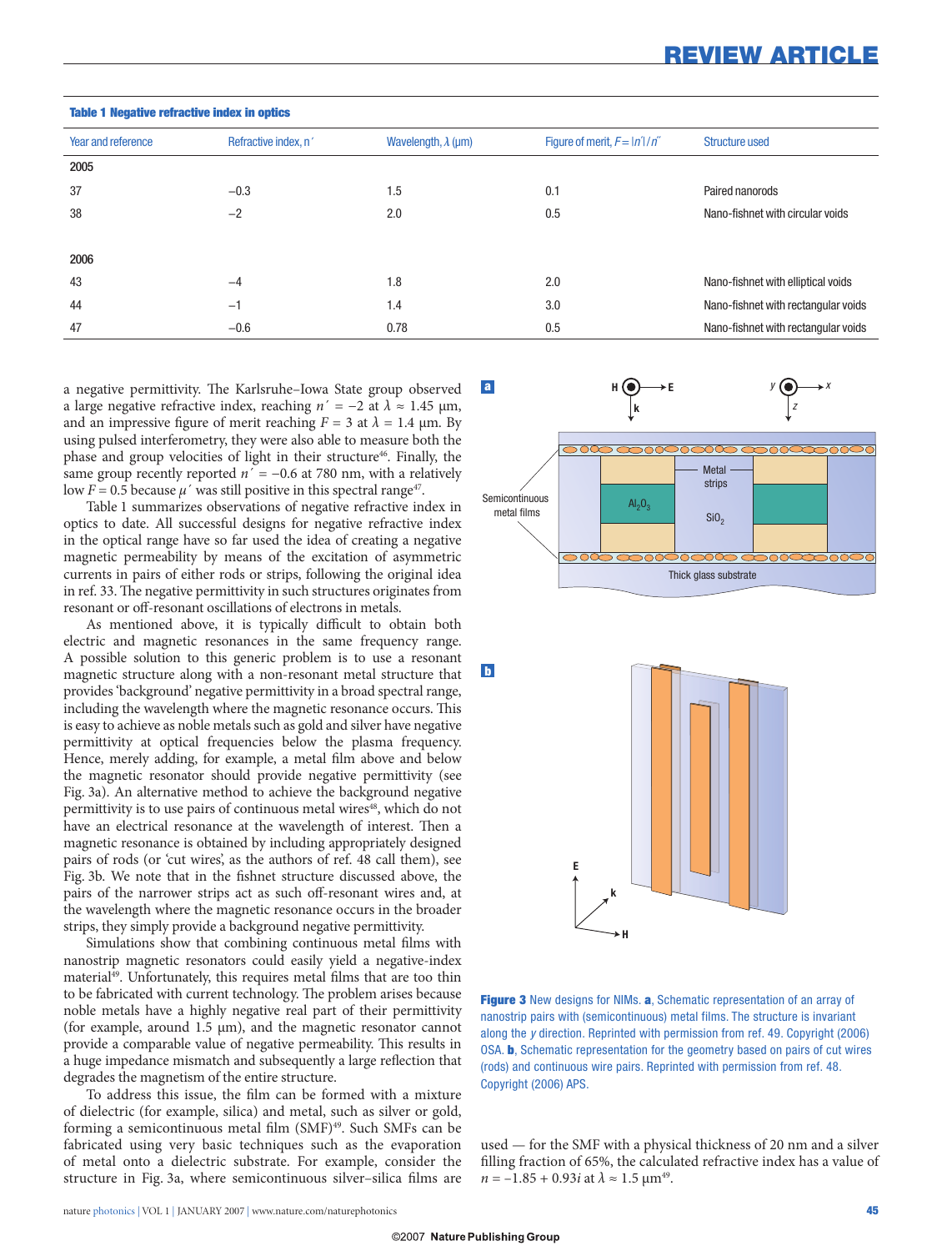Further development of optical NIMs will probably require 'smart' designs, similar to those outlined above that combine a resonant magnetic structure with a non-resonant electric structure, with the latter providing a negative permittivity in a broad spectral range including the magnetic-resonance wavelength. Another challenge to address for the development of NIM-based devices in the optical range is scaling the double-layer structures considered so far into three-dimensional (3D) objects. For this, a recent theoretical report on a greater *F* in 3D fishnet structures is indeed very encouraging<sup>50</sup>.

#### OPTICAL NIMS WITH TUNABLITY AND GAIN

#### TUNABLE NIMS

To provide full operational functionality for optical NIM devices, they can be complemented by integrated tunable elements. At low terahertz frequencies, tunability has already been demonstrated through the photo-excitation of free carriers in a GaAs substrate<sup>51</sup>. The tunability in the optical range can be accomplished by incorporating electro-optically active materials such as liquid crystals into NIM structures. Tuning or switching and other modulation processes can be performed electro–optically or (nonlinear) all-optically by exploiting, for example, the record-high electro–optic and nonlinear optical responses in these materials $52,53$ . The unique properties of liquid crystals such as compatibility with almost all materials for NIMs, very broadband transparency over a range of wavelengths from 0.4 μm to 20 μm, large optical birefringence ( $\Delta n$  as large as 0.6,  $\Delta \varepsilon_{\rm op} = n_{\rm o}^2 - n_{\rm e}^2 > 2$ , where the subscripts o and e denote ordinary and extraordinary, respectively) and ultrahigh nonlinearities (refractive-index nonlinear coefficient  $n_2 \approx 1 \text{ cm}^2 \text{ W}^{-1}$ ) make them excellent candidate materials for developing both passive and active reconfigurable NIM optical elements throughout the entire optical spectrum.

#### NIMS WITH GAIN

Eliminating losses in optical NIMs is critical for enabling their numerous potential applications, including their applications in superlenses. We note that loss is an extremely severe detrimental factor in NIM designs. For example, to realize subwavelength resolution in a superlens, losses should decrease exponentially to obtain a linear improvement in the spatial resolution<sup>54</sup>. Using active media could be one way of developing low-loss NIMs and their applications.

It has been shown that energy can be transferred from gain material to propagating surface-plasmon polaritons<sup>55-60</sup> and to localized surface plasmons in metal nanostructures $61-63$  using stimulated emission. Specifically, thin films of metals were used to confine lasing modes in quantum-cascade lasers to the gain region and also to guide the lasing modes by surface-plasmon modes<sup>55-56</sup>. Ramakrishna and Pendry, and independently Shamonina suggested placing gain material between the metal layers of stacked near-field superlenses<sup>64,65</sup> in order to remove absorption and improve the resolution of the superlens. Instead of alternating the layers of negative- and positiveindex materials, the negative-index structures (such as pairs of metal rods or strips) can be 'submerged' in the gain media. For example, this could be achieved by spin coating a solution of laser dye molecules or *π*-conjugated polymers on top of the negative-index structures. Applying semiconductor nanocrystals as a gain material could be an alternative approach. Finally, using the strong Raman amplification in submicrometre silicon waveguides could be yet another promising approach to obtaining gain in NIMs<sup>66</sup>.

One might question whether the metal nanostructures nullify any attempt to use gain materials close to metals, as gold nanoparticles are well known to quench fluorescence in an extremely efficient manner<sup>67,68</sup>. In contrast, however, working solid-state and organic semiconductor lasers show that sufficient gain can be provided so that the losses can be compensated in devices containing metal layers or nanoparticles. For instance, it has been shown that an optically pumped organic laser comprising a metal-nanoparticle distributed feedback (DFB) grating needs only a marginally increased pumping threshold (compared with organic lasers with metal-free DFB gratings) to be operative<sup>69</sup>. Also, the strong compensation of losses in surface plasmons of silver colloidal particles, with gain provided by dye molecules, has recently been demonstrated by the Norfolk State University and Purdue University team<sup>63</sup>. We therefore conclude that it should be feasible to use gain materials to compensate for the losses introduced by plasmonic nanostructures in NIMs.

In addition to absorptive losses, NIMs using plasmonic elements also have the problem of high reflection; both absorption and reflection reduce the overall transmission through the metamaterial. Whereas losses can be compensated with gain inclusions, the reflection can be suppressed by an optimized design with a matched impedance, *Z*. An example of an optimized NIM where the conditions  $Z \rightarrow 1 + 0i$ ,  $n' < -1$ , and  $|n''| < 1$  both hold for a visible wavelength has been shown in the numerical simulations of ref. 70.

Although feasible, it is still a challenge to fabricate NIMs with a sufficient level of gain. However, by further optimizing the design it should be possible to reduce the gain required. There is also the problem of amplified spontaneous emission (noise) that is expected to limit performance of NIM-based devices. However, it is known that lasers, where gain fully compensates losses, have unique, unparalleled characteristics despite the fact that amplified spontaneous emission does take place. Thus, by optimizing the structure and the gain inclusions, researchers hope to minimize losses and thus enable a family of new NIM-based devices to be developed, including the superlens, where the spatial resolution could be brought close to the ultimate limit stemming from the finite electron velocity  $-$  possibly as small as just a few nanometres<sup>71</sup>.

#### NONLINEAR OPTICS IN NIMS

Here we briefly outline several nonlinear optical phenomena that can occur in NIMs because of the change in the sign of *n* in both the spatial and frequency domains. In the frequency domain, the optical spectra of short pulses are assumed to be so broad that the frequency region where *n* changes sign can be within the spectral width of the signal. The spectral components from these different domains are coupled owing to material nonlinearity, providing a new mechanism for nonlinear optics in NIMs and resulting, for example, in a new class of solitons that cannot exist in positive-index materials (PIMs)72.

In the space domain, new nonlinear phenomena can also result from the change of refraction at the PIM–NIM interface. It has been shown that the opposite directions of the wavevector and the Poynting vector in NIMs result in extraordinary optical properties, including 'backward' phase matching and a new type of Manley–Rowe relations, which control the energy balance during propagation in nonlinear media<sup>73</sup>. Second harmonic generation (SHG), including nonlinear 100% mirrors based on SHG propagating against the fundamental wave, has been proposed<sup>19,73-75</sup>, and the first experimental studies of SHG in magnetic split-ring resonator metamaterials have been reported<sup>76</sup>.

The unusual properties of nonlinear transmission in a layered structure consisting of a slab of a PIM with Kerr-type nonlinearity and a thin (subwavelength) layer of linear NIM sandwiched between semiinfinite linear dielectrics were predicted in ref. 77. It was found that the thin layer of NIM leads to a strong increase in the hysteresis width and unidirectional, diode-like transmission of light with an enhanced operational range. These results may be useful for NIM characterization and for designing NIM-based devices, such as optical memory and optical diodes.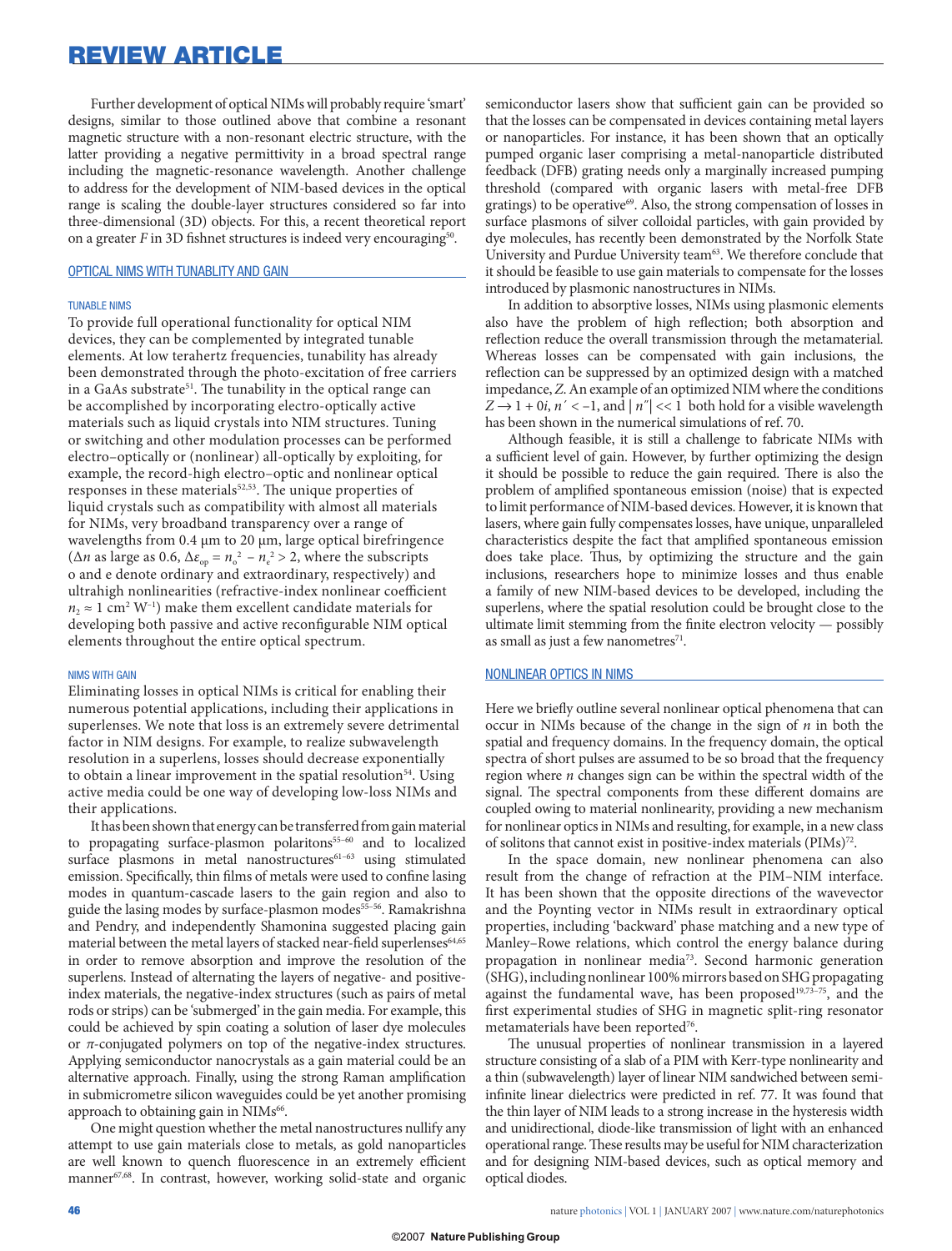It has been predicted<sup>78</sup> that optical parametric amplification controlled by the auxiliary electromagnetic field can enable transparency, amplification and oscillation with no cavity in strongly absorbing NIMs. This opens a new means for compensating losses in NIMs. It was also shown that the opposite directions of the wavevector and the Poynting vector in such materials result in the generation of entangled pairs of left- and right-handed counterpropagating photons — a phenomenon that could find applications in quantum information.

Bringing NIMs up to the optical range and thus enabling meta-atoms to be probed with both 'hands' of light — the electricand magnetic-field components - makes a host of new physical phenomena and applications possible, many of which were unthinkable in the past. These include, for example, a superlens allowing nanoscale imaging and nanophotolithography<sup>79-86</sup>. Another exciting application is related to the cloaking of objects from electromagnetic fields $86-94$ . Finally, optical metamaterials can efficiently, and 'both-handedly', couple light to the nanoscale yielding a family of NIM-based devices for nanophotonics, such as nanoscale antennae, resonators, lasers, switchers, waveguides and other components that can allow the development of unparalleled methods for manipulating and controlling light at the nanoscale.

#### doi: nphoton.2006.49

#### **References**

- 1. Schuster, A. *An Introduction to the Theory of Optics* (Arnold, London, 1904).
- 2. Lamb, H. On group-velocity. *Proc. Lond. Math. Soc*. **1,** 473–479 (1904).
- 3. Mandel'shtam, L. I. Group velocity in a crystal lattice. *Zh. Eksp. Teor. Fiz.* **15,** 475–478 (1945).
- 4. Sivukhin, D. V. The energy of electromagnetic waves in dispersive media. *Opt. Spektrosk* **3,** 308–312 (1957).
- 5. Veselago, V. G. The electrodynamics of substances with simultaneously negative values of ε and µ. *Sov. Phys. Uspekhi* **10,** 509–514 (1968).
- 6. Pendry, J. B. Negative refraction makes a perfect lens. *Phys. Rev. Lett.* **85,** 3966–3969 (2000).
- 7. Kosaka, H. *et al.* Superprism phenomena in photonic crystals. *Phys. Rev. B* **58,** 10096–10099 (1998). 8. Notomi, M. Theory of light propagation in strongly modulated photonic crystals: Refraction like
- behavior in the vicinity of the photonic band gap. *Phys. Rev. B* **62,** R10696–R10705 (2000). 9. Gralak, B., Enoch, S. & Tayeb, G. Anomalous refractive properties of photonic crystals. *J. Opt. Soc.*
- *Am. A* **17,** 1012–1020 (2000).
- 10. Luo, C. *et al.* All-angle negative refraction without negative effective index. *Phys. Rev. B* **65,** 201104 (2002).
- 11. Berrier, A. *et al.* Negative refraction at infrared wavelengths in a two-dimensional photonic crystal. *Phys. Rev. Lett.* **93,** 073902 (2004).
- 12. Smith, D. R. *et al.* Limitations on sub-diffraction imaging with a negative refractive index slab. *Appl. Phys. Lett.* **82,** 1506–1508 (2003).
- 13. Luo, C. *et al.* Sub-wavelength imaging in photonic crystals. *Phys. Rev. B* **68,** 045115 (2003).
- 14. Lu, Z. et al. Three-dimensional sub-wavelength imaging by a photonic-crystal flat lens using negative refraction at microwave frequencies. *Phys. Rev. Lett.* **95,** 153901 (2005).
- 15. Eleftheriades, G. V., Iyer, A. K. & Kremer, P. C. Planar negative refractive index media using periodically L-C loaded transmission lines. *IEEE Trans. Microwave Theory Tech.* **50,** 2702–2712 (2002).
- 16. Alù, A. & Engheta, N. Optical nanotransmission lines: Synthesis of planar left-handed metamaterials in the infrared and visible regimes. *J. Opt. Soc. Am. B* **23,** 571–583 (2006).
- 17. Depine, R. A. & Lakhtakia, A. A new condition to identify isotropic dielectric-magnetic materials displaying negative phase velocity. *Microwave Opt. Technol. Lett.* **41,** 315–316 (2004).
- 18. McCall, M. W., Lakhtakia, A. & Weiglhofer, W. S. The negative index of refraction demystified. *Eur. J. Phys.* **23,** 353–359 (2002).
- 19. Agranovich, V. M. *et al.* Linear and nonlinear wave propagation in negative refraction metamaterials. *Phys. Rev. B* **69,** 165112 (2004).
- 20. Podolskiy, V. A. & Narimanov, E. E. Strongly anisotropic waveguide as a nonmagnetic left-handed system. *Phys. Rev. B* **71,** 201101 (2005).
- 21. Shin, H. & Fan, S. All-angle negative refraction for surface plasmon waves using a metal-dielectricmetal structure. *Phys. Rev. Lett.* **96,** 073907 (2006).
- 22. Pendry, J. B. *et al.* Magnetism from conductors and enhanced nonlinear phenomena. *IEEE Trans. Microwave Theory Tech.* **47,** 2075–2084 (1999).
- 23. Smith, D. R. *et al.* Composite medium with simultaneously negative permeability and permittivity. *Phys. Rev. Lett.* **84,** 4184–4187 (2000).
- 24. Shelby, R. A., Smith, D. R. & Schultz, S. Experimental verification of a negative index of refraction *Science* **292,** 77–79 (2001).
- 25. Yen, T. J. et al. Terahertz magnetic response from artificial materials. *Science* 303, 1494-1496 (2004).
- 26. Zhang, S. *et al.* Midinfrared resonant magnetic nanostructures exhibiting a negative permeability. *Phys. Rev. Lett.* **94,** 037402 (2005).
- 27. Linden, S. *et al.* Magnetic response of metamaterials at 100 terahertz. *Science* **306,** 1351–1353 (2004).
- 28. Enkrich, C. *et al.* Magnetic metamaterials at telecommunication and visible frequencies. *Phys. Rev. Lett.* **95,** 203901 (2005).
- 29. Kildishev, A. V. *et al.* Negative refractive index in optics of metal–dielectric composites. *J. Opt. Soc. Am.* B **23,** 423–433 (2006).
- 30. Shvets, G. Urzhumov, Y. A. Negative index meta-materials based on two-dimensional metallic structures. *J. Opt. A* **8,** S122–S130 (2006).
- 31. Yuan, H.-K. *et al.* A negative permeability material at red light. Preprint at <http://arxiv.org/abs/ physics/0610118> (2006).
- 32. *International Commission on Illumination (1987): International Lighting Vocabulary* 4th edn (CIE, Vienna, 1987).
- 33. Podolskiy, V. A., Sarychev, A. K. & Shalaev, V. M. Plasmon modes in metal nanowires and left-handed materials. *J. Nonlin. Opt. Phys. Mater.* **11,** 65–74 (2002).
- 34. Grigorenko, A. N. *et al.* Nanofabricated media with negative permeability at visible frequencies. *Nature* **438,** 335–338 (2005).
- 35. Grigorenko, A. Negative refractive index in artificial metamaterials. Opt. Lett. 31, 2483-2485 (2006). 36. Kildishev, A. V. *et al.* Comment on 'Negative refractive index in artificial metamaterials'. Preprint at
- <http://arxiv.org/abs/physics/0609234> (2006). 37. Shalaev, V. M. *et al.* Negative index of refraction in optical metamaterials. *Opt. Lett.* **30,** 3356–3358 (2005).
- 38. Zhang, S. *et al.* Experimental demonstration of near-infrared negative-index metamaterials. *Phys. Rev. Lett.* **95,** 137404 (2005).
- 39. Lagarkov, A. N. & Sarychev, A. K. Electromagnetic properties of composites containing elongated conducting inclusions. *Phys. Rev. B* **53,** 6318–6336 (1996).
- 40. Panina, L. V., Grigorenko, A. N. & Makhnovskiy, D. P. Optomagnetic composite medium with conducting nanoelements. *Phys. Rev. B* **66,** 155411 (2002).
- 41. Podolskiy, V. A., Sarychev, A. K. & Shalaev, V. M. Plasmon modes and negative refraction in metal nanowire composites. *Opt. Express* **11,** 735–745 (2003).
- 42. Engheta, N., Salandrino, A. & Alu, A. Circuit elements at optical frequencies: Nanoinductors, nanocapacitors, and nanoresistors. *Phys. Rev. Lett.* **95,** 095504 (2005).
- 43. Zhang, S. *et al.* Demonstration of metal-dielectric negative-index metamaterials with improved performance at optical frequencies. *J. Opt. Soc. Am. B* **23,** 434–438 (2006).
- 44. Dolling, G. *et al.* Low-loss negative-index metamaterial at telecommunication wavelengths. *Opt. Lett.* **31,** 1800–1802 (2006).
- 45. Zhang, S. *et al.* Near-infrared double negative metamaterials. *Opt. Express* **13,** 4922–4930 (2005).
- 46. Dolling, G. *et al.* Simultaneous negative phase and group velocity of light in a metamaterial. *Scien*ce **312,** 892–894 (2006).
- 47. Dolling G., Wegener, M., Soukoulis, C. M. & Linden, S. Negative-index material at 780 nm wavelength. Preprint at <http://arxiv.org/abs/physics/0607135> (2006).
- 48. Zhou, J. *et al.* Negative index materials using simple short wire pairs. *Phys. Rev. B* **73,** 041101(R) (2006).
- 49. Chettiar, U. K. et al. Negative index metamaterial combining magnetic resonators with metal films. *Opt. Express* **14,** 7872–7877 (2006).
- 50. Zhang, S. *et al.* Optical negative-index bulk metamaterials consisting of 2D perforated metaldielectric stacks. *Opt. Express* **14,** 6778–6787 (2006).
- 51. Padilla, W. J. *et al.* Dynamical electric and magnetic metamaterial response at THz frequencies, *Phys. Rev. Lett.* **96,** 107401 (2006).
- 52. Khoo, I. C. *Liquid Crystals: Physical Properties and Nonlinear Optical Phenomena* (Wiley, New York, 1995).
- 53. Khoo, I. C. *et al.* Supra-nonlinear photorefractive response of single-wall carbon nanotube- and C60-doped nematic liquid crystal. *Appl. Phys. Lett.* **82,** 3587–3589 (2003).
- 54. Podolskiy, V. A. & Narimanov, E. E. Near-sighted superlens, *Opt. Lett.* **30,** 75–77 (2005).
- 55. Sirtori, C. *et al.* Long-wavelength ( $\lambda = 8-11.5 \text{ }\mu\text{m}$ ) semiconductor lasers with waveguides based on surface plasmons. *Opt. Lett.* **23,** 1366–1368 (1998).
- 56. Tredicucci, A. *et al.* Single-mode surface-plasmon laser. *Appl. Phys. Lett.* **76,** 2164–2166 (2000).
- 57. Sudarkin, A. N. & Demkovich, P. A. Excitation of surface electromagnetic waves on the boundary of a metal with an amplifying medium. *Sov. Phys. Tech. Phys.* **34,** 764–766 (1989).
- 58. Nezhad, M. P., Tetz, K. & Fainman, Y. Gain assisted propagation of surface plasmon polaritons on planar metallic waveguides. *Opt. Express* **12,** 4072–4079 (2004).
- 59. Avrutsky, I. Surface plasmons at nanoscale relief gratings between a metal and a dielectric medium with optical gain. *Phys. Rev. B* **70,** 155416 (2004).
- 60. Seidel, J., Grafström, S. & Eng, L. Stimulated emission of surface plasmons at the interface between a silver film and an optically pumped dye solution. *Phys. Rev. Lett.* 94, 177401 (2005).
- 61. Bergman, D. J. & Stockman, M. I. Surface plasmon amplification by stimulated emission of radiation: Quantum generation of coherent surface plasmons in nanosystems. *Phys. Rev. Lett.* **90,** 027402 (2003).
- 62. Lawandy, N. M. Localized surface plasmon singularities in amplifying media. *Appl. Phys. Lett.* **85,** 5040–5042 (2004).
- 63. Noginov, M. A. *et al.* Enhancement of surface plasmons in an Ag aggregate by optical gain in a dielectric medium. *Opt. Lett.* **31,** 3022–3024 (2006).
- 64. Ramakrishna, S. A. & Pendry, J. B. Removal of absorption and increase in resolution in a near-field lens via optical gain. *Phys. Rev. B* **67,** 201101 (2003).
- 65. Shamonina E. *et al.* Imaging, compression and Poynting vector streamlines for negative permittivity materials. *Elec. Lett.* **37,** 1243–1244 (2001).
- 66. Espinola, R. L. *et al.* Raman amplification in ultrasmall silicon-on-insulator wire waveguides. *Opt. Express* **12,** 3713–3718 (2004).
- 67. Dulkeith, E. *et al.* Fluorescence quenching of dye molecules near gold nanoparticles: Radiative and nonradiative effects. *Phys. Rev. Lett.* **89,** 203002 (2002).
- 68. Imahori, H. *et al.* Structure and photophysical properties of porphyrin-modified metal nanoclusters with different chain lengths. *Langmuir* **20,** 73–81 (2004).
- 69. Stehr, J. *et al.* A low threshold polymer laser based on metallic nanoparticle gratings. *Adv. Mater.* **15,** 1726 (2003).
- 70. Klar, T. A. *et al.* Negative-index metamaterials: Going optical. *IEEE J. Selec. Top. Quant. Electron.* 12, (2006)
- 71. Larkin, I. A. & Stockman, M. I. Imperfect perfect lens. *Nano Lett.* **5,** 339–343 (2005).
- 72. Gabitov, I. R. *et al.* Double-resonant optical materials with embedded metal nanostructures. *J. Opt. Soc. Am. B* **23,** 535–542 (2006).